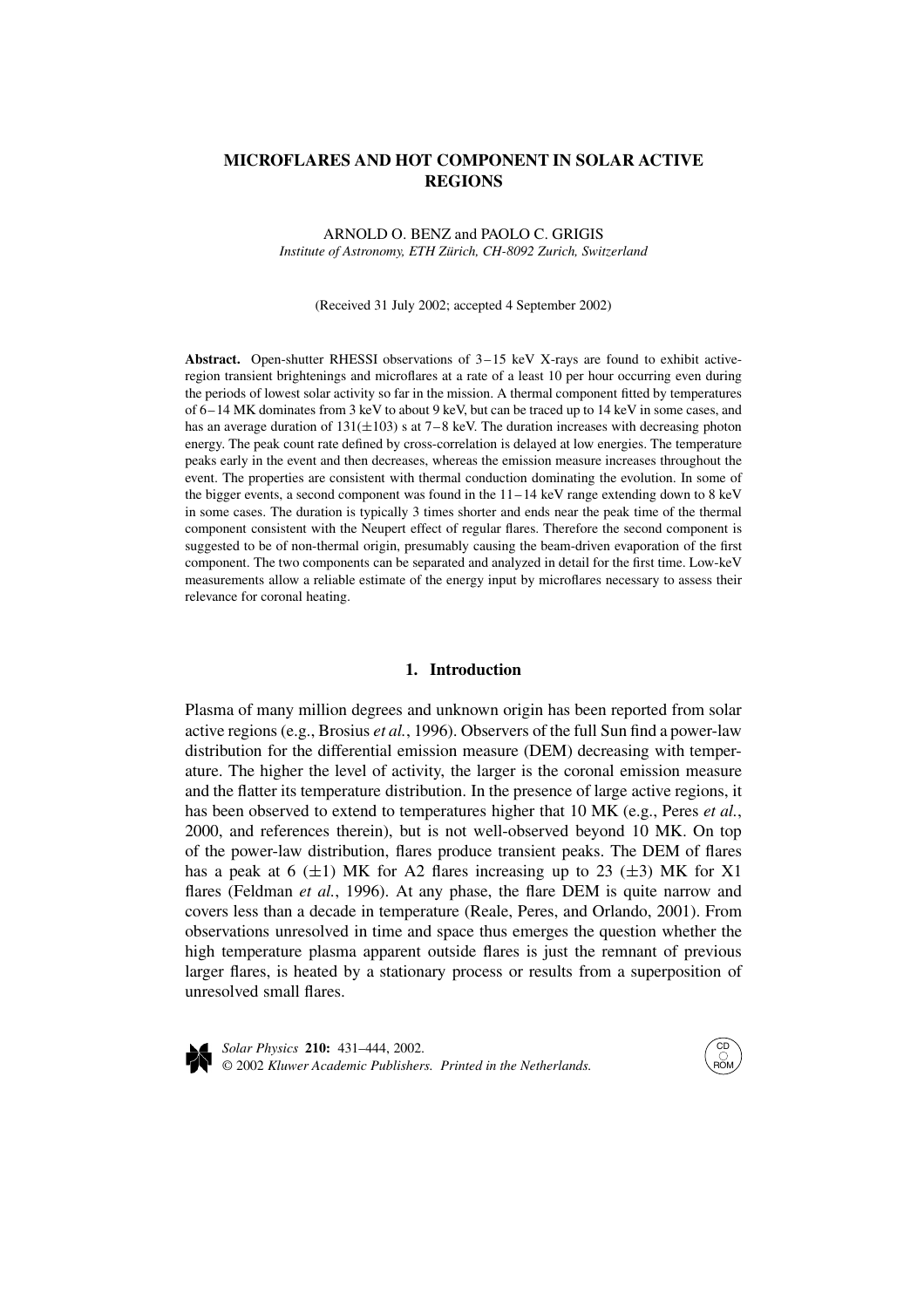Small flares in the 3–8 keV range lasting a few minutes have first been observed by HXIS on SMM (Simnett *et al.*, 1989). Shimizu (1995) found microflares (active region transient brightenings) in *Yohkoh*/SXT observations sensitive to 4–7 MK. He reported events having energies as low as a few  $10^{26}$  ergs and a correlation of peak flux with source size (loop length) and density. Watanabe *et al.* (1995) have observed the full Sun in the high-temperature sulfur XV lines using the BCS instrument on board *Yohkoh*, indicating brightenings in excess of 10 MK. Note in contrast that the thermal energy content of micro-events in the quiet corona is more than two orders of magnitude smaller, and temperatures of only  $1.0-1.6$  MK are reported (Krucker *et al.*, 1997, and reviewed by Benz and Krucker, 2002).

Lin *et al.* (1984, and references therein) have discovered small HXR flares produced by *>*20 keV electrons. Comparing the *>*25 keV channel of LAD/CGRO with microflares observed in the 8–13 keV channel of SPEC/CGRO, Lin, Feffer, and Schwartz (2001) reported many low-energy events that have no counterpart at high energies. If interpreted as emission of the same non-thermal electron population, it would suggest that the spectrum steepens or cuts off between 10 and 25 keV. Thus the nature of the low-energy events and their relation to the non-thermal events at high energy remain questionable.

In this paper, we present microflare observations by the RHESSI satellite (Lin *et al.*, 2002) at unprecedented spectral and temporal resolution of photons above 3 keV, highly sensitive to the highest temperatures reported for active regions as well as to the lowest energies of non-thermal photons expected from microflares. First RHESSI results on microflare imaging are presented by Krucker *et al.* (2002). Here we explore the spectral and temporal characteristics of microflares and concentrate on the question whether the emissions are thermal or non-thermal.

### **2. Observations and Results**

The Reuven Ramaty High-Energy Solar Spectroscopic Imager (RHESSI) was launched into orbit on 5 February 2002. The germanium detectors register photons in the energy range from 3 keV to 17 MeV with 1 keV resolution at low energies (Smith *et al.*, 2002). Imaging is achieved by nine absorbing grids modulating by satellite rotation. It allows reconstruction of the full-Sun image with a resolution of 2" at low energies (Hurford *et al.*, 2002). At low count rates, the spatial resolution is degraded (Saint-Hilaire and Benz, 2002). RHESSI observes the Sun full time interrupted only by satellite night and the South Atlantic Anomaly. Energetic electrons sometimes cause spurious counts when the satellite is at high geographical latitudes. We use standard RHESSI software and calibrations updated to mid-August 2002.

As the energy, time and detector information of each photon is registered, the large number of low-energy photons during large flares causes pile-up in the detector. To bring it down to a manageable level, one or two shutters are usually put in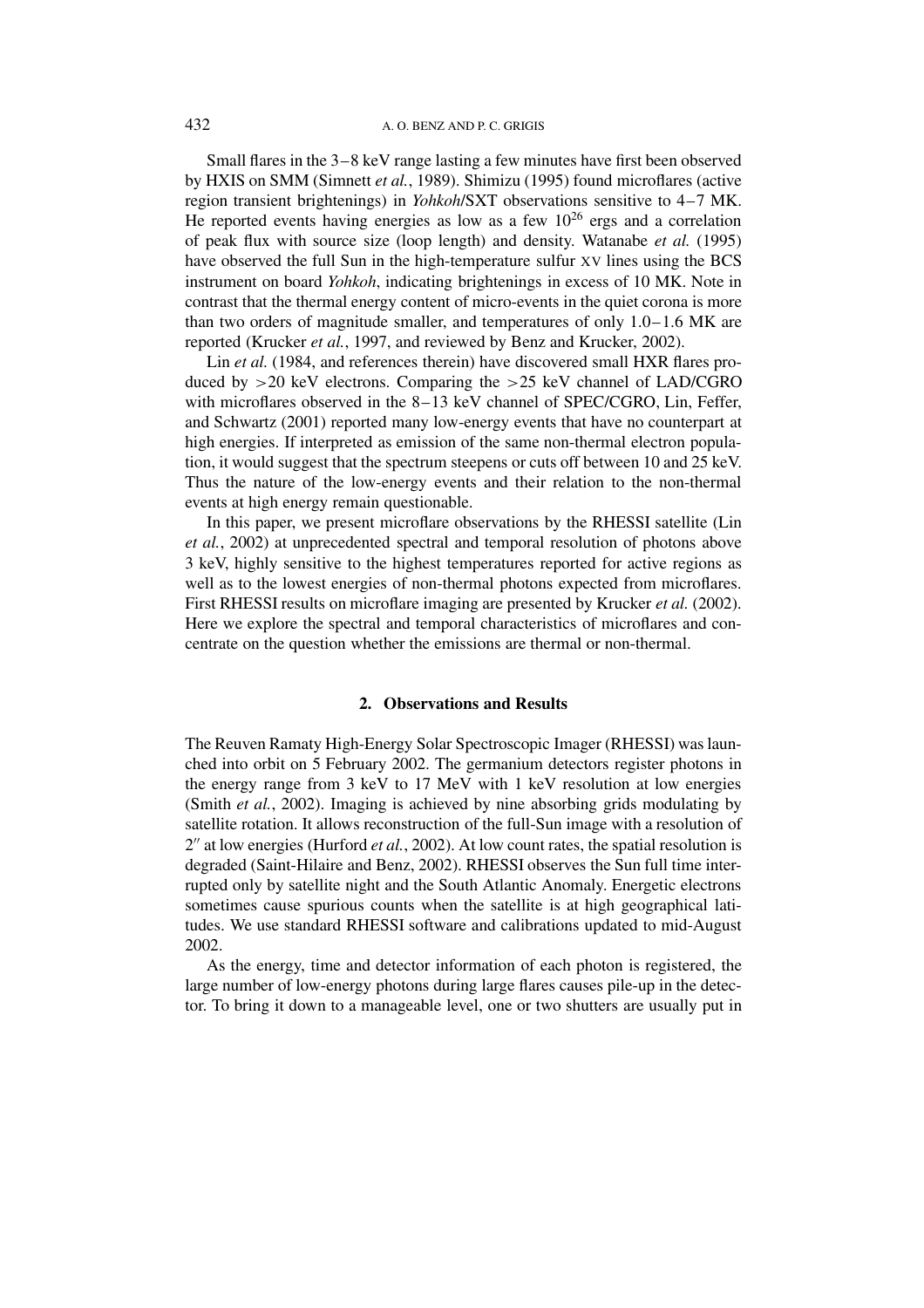front of the detectors to reduce the count rate at low energies. Early in the mission, the shutters were open only in relatively quiet times, when no large flares were expected.

Here we have selected RHESSI observing times when no shutter was absorbing the low-energy photons. During these times the full flux of low-energy photons is available. Thus these times yield maximum sensitivity for low-energy studies. We have found same 50 open-shutter orbits in the months of March, April and May 2002. Uninterrupted intervals at low solar activity and low background were selected for further analysis. In particular, we required (i) a count rate less than 600 cts per second and per detector in the 3–12 keV range and (ii) a constant background in the 100–300 keV range. A total of seven intervals satisfied these requirements. The GOES level in all of them is below C, and all flares are below GOES class A9 after subtracting the background.

#### 2.1. LIGHT CURVES

Figure 1 displays RHESSI full-Sun observations at low energies during one-orbit intervals. The low peak count rates justify neglecting the pile-up effect of photons in the detectors. The photons have been integrated in one keV bins that we will refer to as channels. The 10–11 and 11–12 keV channels have a lower signal-tonoise ratio because of an instrumental background line feature. Also displayed in Figure 1 are the GOES 8 observations in the low-energy band, extending the energy coverage below the RHESSI range.

Visual inspection of Figure 1 yields many events per orbit. There is no time of stationary flux. During the total selected observing time of 373 min, we found 64 events, thus 10.3 per hour on average in one solar hemisphere. Lin *et al.* (1984) reported 10 hr<sup>-1</sup>, Lin *et al.* (2001) 5.5 hr<sup>-1</sup>, and Shimizu (1995) 26 hr<sup>-1</sup>, all of them observing during higher levels of solar activity.

Some general properties follow immediately from Figure 1:

– The largest variability occurs in the channels between 5–9 keV .

– Some events in the 6–9 keV channels are not visible in the GOES light curve, being dominated by photons *<* 3 keV (see, e.g., event after B in Figure 1(d). GOES shows no event larger than A0.1 above background).

– The emission above about 9 keV peaks generally before the emission at lower energies.

– The event duration decreases continuously from 1.6 keV (GOES) to 15 keV.

– In most events there is no emission perceivable beyond about 12 keV.

### 2.2. PHOTON ENERGY SPECTRA

Two spectra are shown in Figure 2. The data were calibrated using the full detector response matrix. The first spectrum was integrated during event A shown in Figure 1(d) from 01:46:40 to 01:47:40 UT, the maximum phase at the higher energies. The total background, taken at the time of minimum flux before the event, was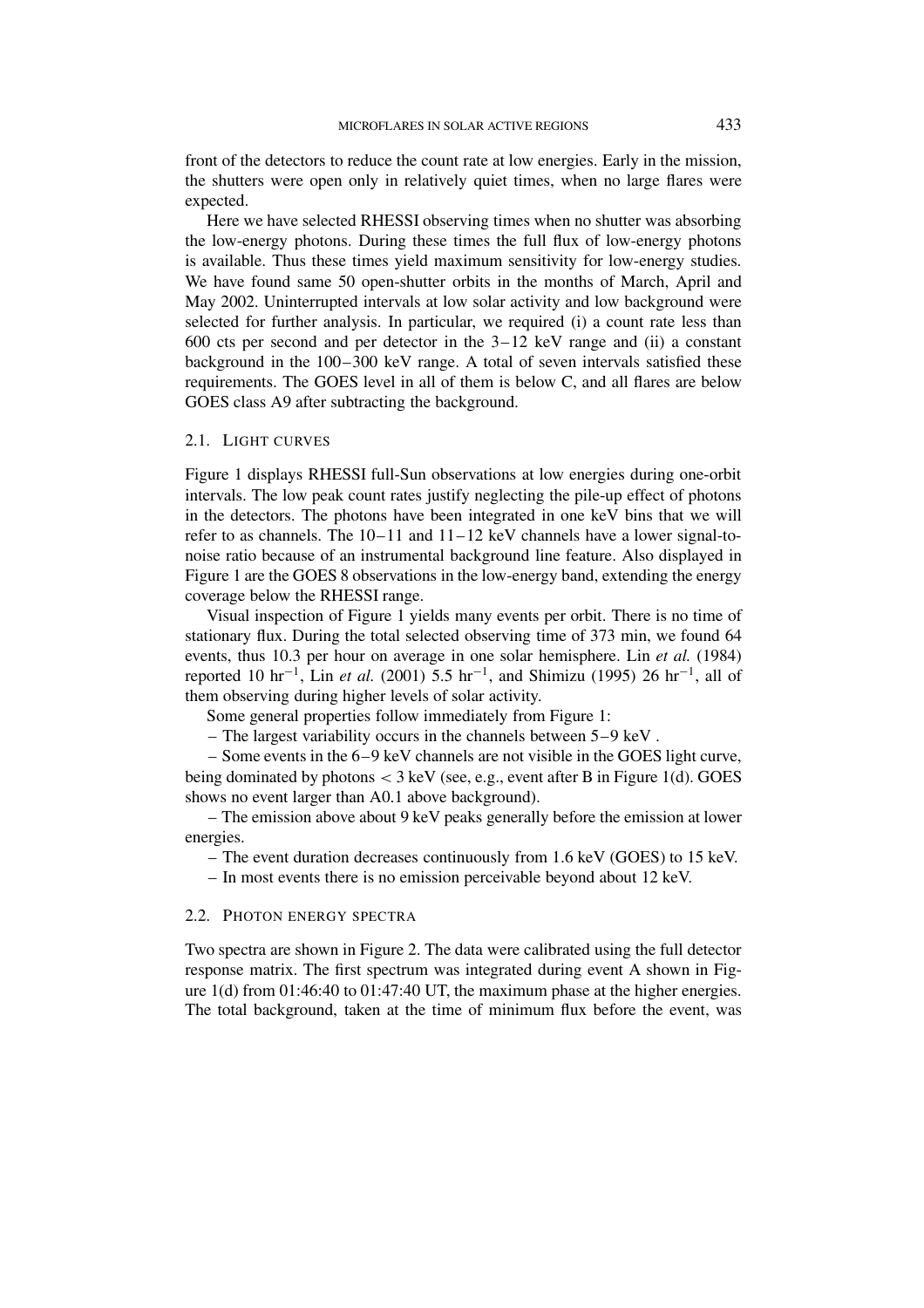

*Figure 1. Top*: light curve observed by GOES 8 in the  $1-8$  Å band  $(1.6-12.4 \text{ keV})$  of soft X-rays. *Bottom*: RHESSI light curves in one keV channels from 3–4 keV (*top*) to 14–15 keV (*bottom*). Each channel is multiplied such that it does not overlap with others. The time resolution is 20 s. (a) Sun light starts at 19:08 UT. (b) Sun light starts at 03:11 UT and ends at 04:10 UT. (c) Sun light starts at 23:40 UT. (d) Sun light starts at 01:40 UT and ends at 02:40 UT.

subtracted. Only the front detectors 1, 3, 5, and 9 have been used, having the lowest dropout rates in the time interval. Data dropouts are suspected to be caused by heavy cosmic rays interfering with the RHESSI electronics. Although the software corrects for the deadtime due to these data gaps, they introduce additional noise.

At low energies the spectrum fits well with an isothermal plasma at a temperature of 12.1 ( $\pm$ 0.4) MK and an emission measure of 7 ( $\pm$ 2)  $\times$  10<sup>45</sup> cm<sup>-3</sup>. The best fit is shown in Figure 2, where all normalized residuals are below 0.4. The errors originate mainly from the choices of the background and the low-energy break point for non-thermal emission. As the power-law distribution of the non-thermal component must turn over at low energies, it was approximated by a constant below some energy. The quality of the fit is not sensitive the break energy; best fits are between 6 and 9 keV. In the case of Figure 2 different background choices changed temperatures in the range of  $\pm$  0.8 MK, and different choices for the low-energy break for non-thermal emission produced a range of  $\pm$  0.7 MK. The standard error was estimated by taking a third of the rms sum of the two. Note that the error in temperature and emission measure are anti-correlated.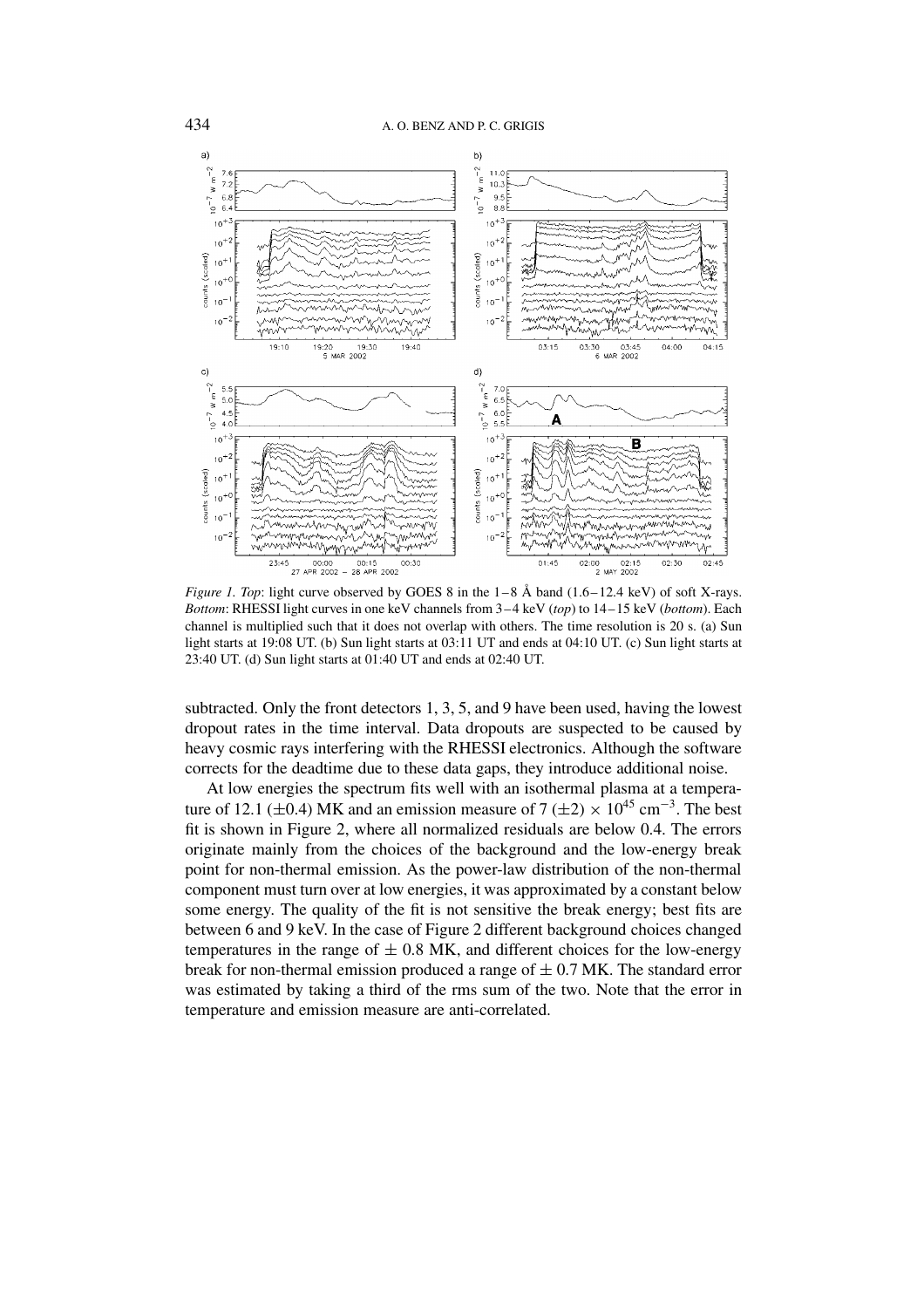

*Figure 2.* Spectrum of event A and background B on 2 May 2002 (Figure 1(d)) observed with RHESSI. The event is fitted with a thermal contribution (*dotted*) and a non-thermal component (*dashed*) having a break point at 8 keV. The background is fitted with only a thermal contribution.

At the time of writing, the energies below 5 keV are not yet fully calibrated. This can be noted in the fact that single collimators give a range of temperature values of  $\pm 1.7$  MK if using only the lowest 3 keV. The scatter decreases by a factor of 3 for taking a larger range. At 6–7 keV, and possibly also at 7–8 keV, the flux is often enhanced. This cannot be reduced substantially by the choice of the break point. The enhancement could be caused by the 6.7 keV iron line emissions not included in the fit. Therefore we did not use 6–8 keV for fitting. Instead the break point was put at 8 keV in accordance with other information (Figures 4 and 5).

In the energy range of 10–15 keV, the isothermal model does not fit the observations of microflare A (Figure 2). A power-law photon distribution was therefore added. Its fitted slope depends on the break point and has an exponent in the range  $-4.5 \le \gamma \le -5.7$ . For the choice of the break point at 8 keV, the best fit yields −4*.*5. The spectrum disappears in the background beyond 15 keV.

Instead of a power-law, the 10–15 keV spectrum could also be fitted by a second thermal component with higher temperature and smaller emission measure. The best fit is achieved for a temperature of 24.7 MK and an emission measure of  $0.14 \times 10^{45}$  cm<sup>-3</sup>. The contribution of the hot kernel would not be discernible below 8 keV and fit all other constraints.

The thermal energy content of an isothermal plasma is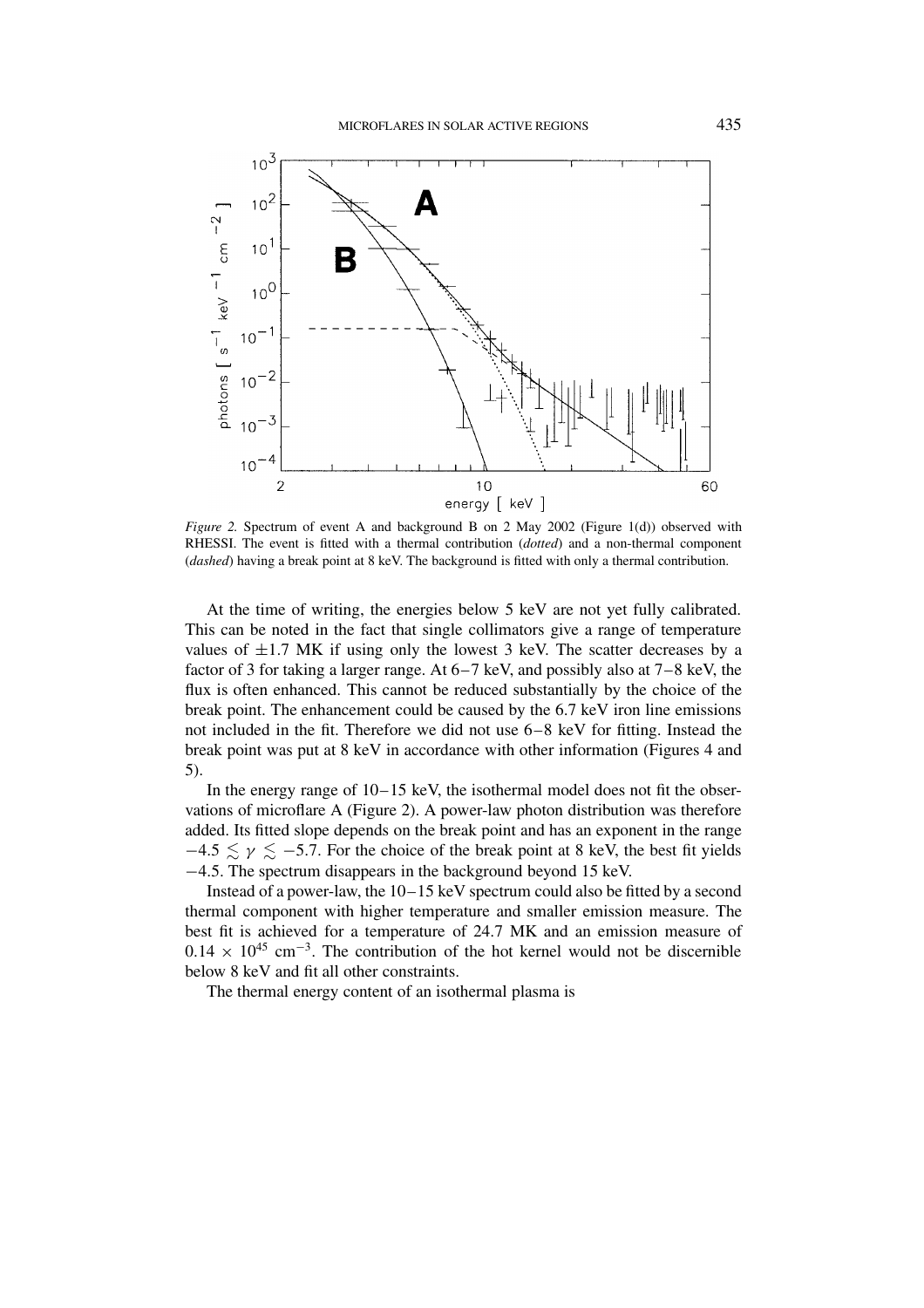436 A. O. BENZ AND P. C. GRIGIS

$$
E_{th} \approx 3\sqrt{\mathcal{M}V}k_B T. \tag{1}
$$

It is assumed in Equation (1) that the electron and ion densities are about equal and constant in the volume *V*. *M* is the emission measure, and  $k_B$  is the Boltzmann constant. Putting in the observed values, we find for the thermal content of the microflare (index A) and of the hot kernel (index k)

$$
E_{th}^{\rm A} \approx 4.2 \times 10^{14} \sqrt{V_{\rm A}} \quad \text{(erg)},\tag{2}
$$

$$
E_{th}^k \approx 1.2 \times 10^{14} \sqrt{V_k} \quad (erg), \tag{3}
$$

Thus the hot kernel would contain less energy than the main component for  $V_k < V_A$ .

The spectrum at the time of the lowest count rate in the orbit (marked B in Figure 1(d)) is also displayed in Figure 2. It is the time interval from 02:14:40–02:19:56 UT, when no microflare was observed and the most recent one had occurred more than 4 minutes before (Figure 1(d)). For this case, the background interpolated from the satellite's night time before and after the observations was subtracted. An isothermal model having a temperature of 6.4 MK fits well. No non-thermal or hot kernel component is above the background level. The emission measure of the hemisphere is measured  $45 \times 10^{45}$  cm<sup>-3</sup>, and its thermal energy content is

$$
E_{th}^{\rm B} \approx 5.6 \times 10^{14} \sqrt{V_{\rm B}} \quad \text{(erg)}.
$$

The fact that Equations (2) and (5) have similar factors does not mean that  $E_{th}^{\text{A}} \approx E_{th}^{\text{B}}$  since probably  $V_{\text{B}} \gg V_{\text{A}}$ .

Microflare A can be imaged with RHESSI collimators 3 to 9. The microflare rook place in NOAA Region 9932 (see image and movie on CD) and had a nominal FWHM size of 8"  $\times$  11". It is close to the resolution limit, thus  $V_A \lesssim 3 \times 10^{26}$  cm<sup>3</sup>. Equation (2) yields an upper limit on the thermal energy content of  $7.2 \times 10^{27}$  erg. A lower limit for the electron density of  $4.8 \times 10^9$  cm<sup>-3</sup> is derived from emission measure and volume assuming a filling factor of unity. Microflare imaging is studied in detail by Krucker *et al.* (2002).

The relation between the temperature of the thermal component and the emission measure is further explored in Figure 3. Temperature and emission measure have been determined identically to Figure 2. Using the same background and break point that produce similar systematic errors, the remaining relative error between measurements is estimated about  $\pm$  0.2 MK, as determined from different fits. The temperature maximum occurs between peak fluxes in 12–15 keV and 3–7 keV. The product  $T\sqrt{M}$  is proportional to the energy content if the volume remains constant. The product increases initially until about 01:48:03 s, when the 12–15 keV count rate has dropped to the half-maximum level, and then remains approximately constant throughout the microflare.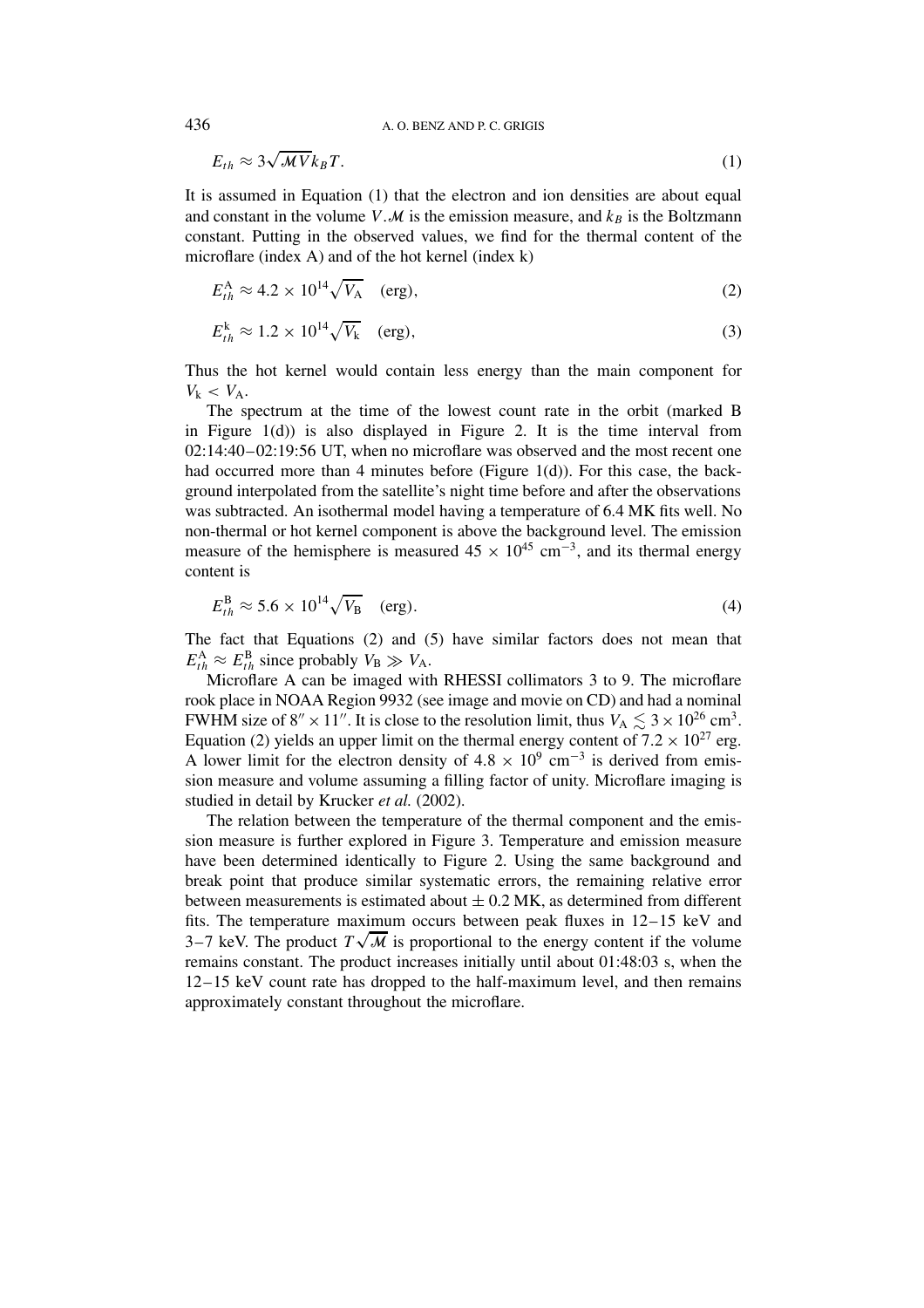### 2.3. LOW- AND HIGH-ENERGY PHOTONS

The light curves integrated from 3–7 keV (low energy) and 12–15 keV (high energy) are shown in Figure 3. The low-energy band peaks at  $01:48:10 (\pm 20)$  UT. The high-energy count rate reaches the preflare background level of 1.8 counts  $s^{-1}$  at 01:48:40 ( $\pm$ 20) UT. Thus the two light curves exhibit the Neupert (1968) effect known in regular flares. It is generally interpreted there as the signatures of different emissions relating to a thermal and a non-thermal electron population in the scenario of electron-boom driven evaporation.

The high-energy band peaks 80 seconds before the low-energy band. The FWHP duration at 12–15 keV is only 45 s, whereas it is 148 s at 3–5 keV.

Further differences between low and high-energy photons appear in the spectrogram (Figure 4). The data are calibrated using a diagonal response matrix. The high-energy peak at 01:46:50 UT is clearly visible. It takes a straight vertical shape emerging at about 8 keV out of the thermal part. The latter has a triangular shape with an apex at about 01:47:25 UT and 12 keV.

The timing of photon fluxes at different energies was studied also by crosscorrelation. The light curves at 4 s resolution were each cross-correlated relative to the most variable channel (7–8 keV). The derived cross-correlation coefficients revealed a local maximum at zero lag even at energies *>*20 keV, where no solar photons were detected above background. As the zero-lag cross-correlation peak also exists at satellite night, it must be an instrumental effect. Most likely it is due to data dropouts, except for the auto-correlation in the 7–8 keV channel. The effect was eliminated by interpolation between the neighboring lags and integration to 8 s.

Figure 5 depicts the result of the cross-correlation in spectrogram form (correlogram). Channels with large background, such as 10–11, and 11–12 keV, have higher noise and yield lower cross-correlation coefficients. Again, the difference between low- and high-energy components appears. Most relevant is the change in drift rate of the cross-correlation peak. At energies higher than 9 keV, the peak does not drift but forms a vertical structure at a constant lag of −25 s. Below 9 keV, the peak drifts to larger lags (from upper left to lower right), reaching about  $+25$  s at 3–4 keV.

#### 2.4. LOW-ENERGY COMPONENT

The 25 largest microflares in the sample have been analyzed similarly to the above analysis. Their average peak flux in the 7–8 keV band above the preceding minimum is 0.7 photons s<sup>-1</sup> cm<sup>-2</sup>. The average FWHM duration is 131( $\pm$ 103) s (standard deviation), and the median value is 114 s. We found no correlation between peak flux and duration in agreement with Shimizu's (1995) measurements at lower energies.

A relation between peak flux and absolute drift rate of the cross-correlation peak is apparent from Figure 6. The drift rate was determined from the cross-correlation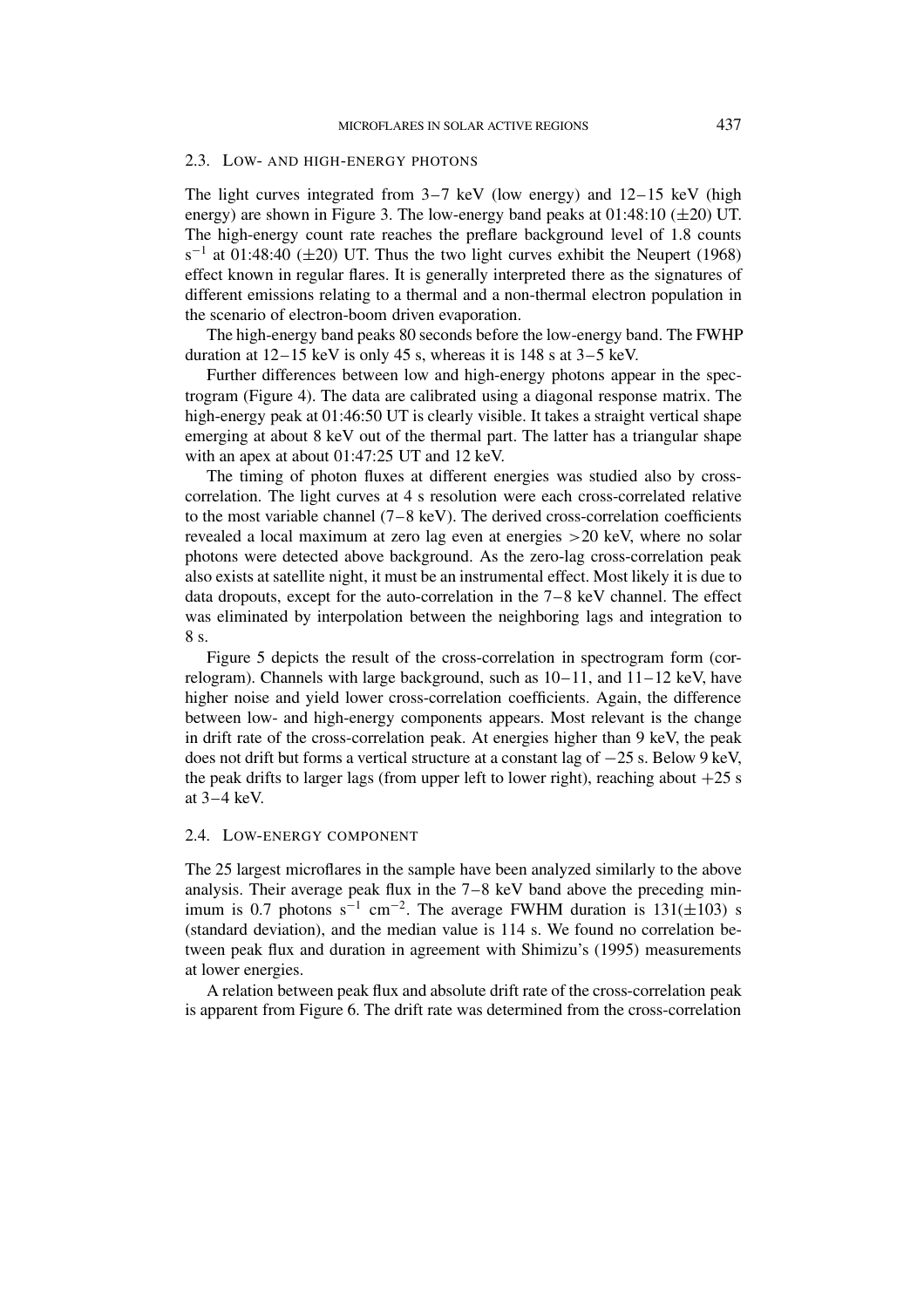

*Figure 3. Top*: Temperature (*solid*) in units of 10 Mk, emission measure (*dashed*) in 10−<sup>46</sup> cm−<sup>3</sup> and the product  $T\sqrt{M}$  (*dotted*) of event A in Figure 1(d) (thermal component). *Bottom*: light curve of event A in the energy bands 3–8 keV and 11–15 keV (multiplied by factor of 10). The integration time is 8 s, the data are calibrated by the diagonal matrix elements.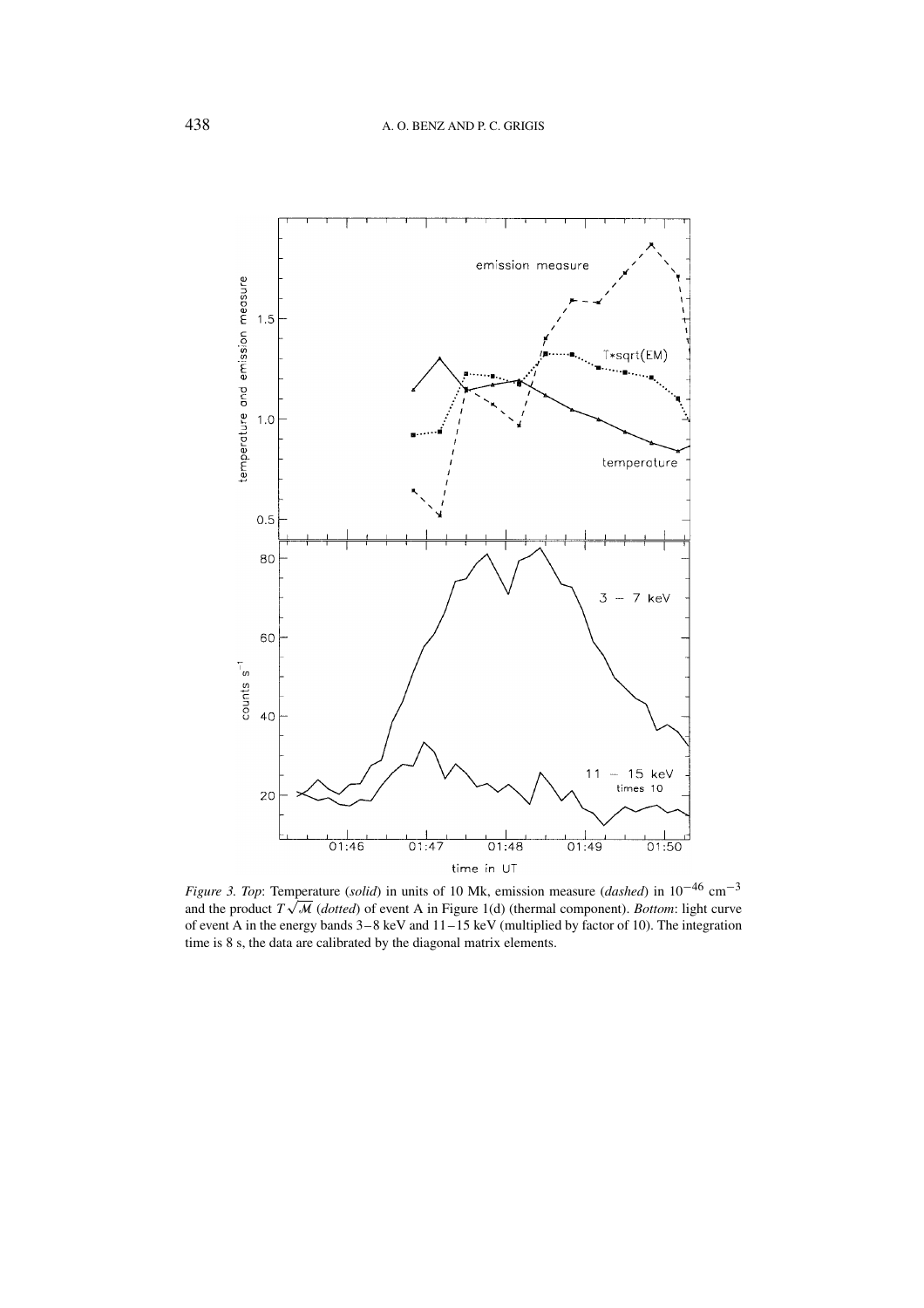

*Figure 4.* Spectrogram observed by RHESSI of event A in Figure 1(d). The energy channels (1 keV) and time bins (8 s) are presented by pixels. A logarithmic scale is applied, bright meaning enhanced photon flux. (See color version of this figure on the CD-ROM).

coefficients of the 1-keV channels in the 3–9 keV range by linear (Figure 5) of the peak values in energy and time. The peaks in each channel are determined from a boxcar smoothing of 40 s and spline interpolation. Spline and regression allow a higher resolution and the determination of larger drift rates than from the pixels in the spectrogram. Nevertheless, the error increases enormously at drift rates beyond about 2 keV s.−<sup>1</sup> Large microflares have slower absolute drift rate, which is usually negative (peak drifting from high to low energies). Some smaller microflares have large absolute drift. In one case out of 25 it was found positive, but the error range includes negative values. The anti-correlation between photon flux and drift rate is more prominent for events during the same orbit.

The spectrum of X-ray microflares at energies in the 3–9 keV range is well modeled by an isothermal plasma as shown in the example of the previous section. The best fitting temperatures in the 25 largest and well isolated events are in the range 10.2–14.7 MK, with an average value of 12.0  $(\pm 1.2)$  MK. This is considerably more than reported previously (Shimizu, 1995; Feldman *et al.*, 1996). The difference seems to originate from *Yohkoh*/SXT and GOES favoring the 4–7 MK range, but RHESSI observing the most energetic thermal photons and thus emphasizing the highest temperatures. This is supported by GOES observations of the microflare of Figure 2 (GOES class A5) where the two GOES channels having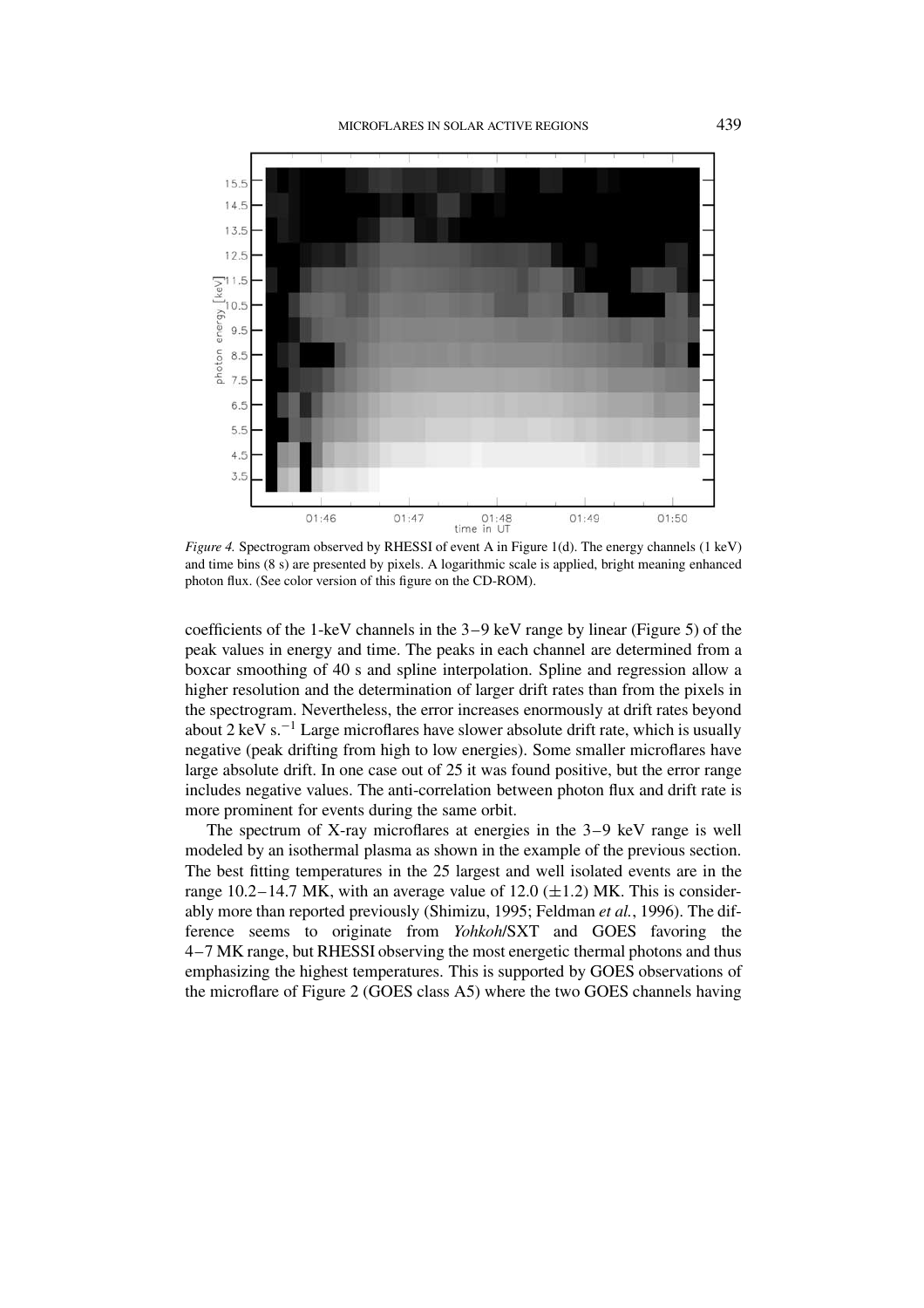

*Figure 5.* Correlogram of Figure 4 showing the cross-correlation of relative to the 7–8 keV channel. Bright pixels represent high correlation coefficients. (See color version of this figure on the CD-ROM.)

lower energy bounds of 1.6 and 3.2 keV indicate a temperature of only  $7\pm1$  MK (background subtracted).

## 2.5. HIGH-ENERGY COMPONENT

The second component is best observable in  $11-14$  keV photons. As a test of its presence the *<*8 keV spectrum was fitted by a thermal model, and the 12–13 keV channel compared to the fit. In 6 of the 25 largest microflares this channel was clearly above the thermal, 2 more cases were doubtful. In 4 cases, all at relatively high temperature, the 12–13 keV flux was within the error bars consistent with the thermal model. In the rest, 13 cases, the  $12-13$  keV flux was not significantly above background and could not be classified.

### **3. Discussion**

The existence of a second, non-thermal component at high energies in microflares is not obvious. We have searched for it in the following ways:

(1) The *spectrum* (Figure 2) of microflares below 10 keV is dominated by a thermal component with a temperature of the order of 10 MK. In 24% of the cases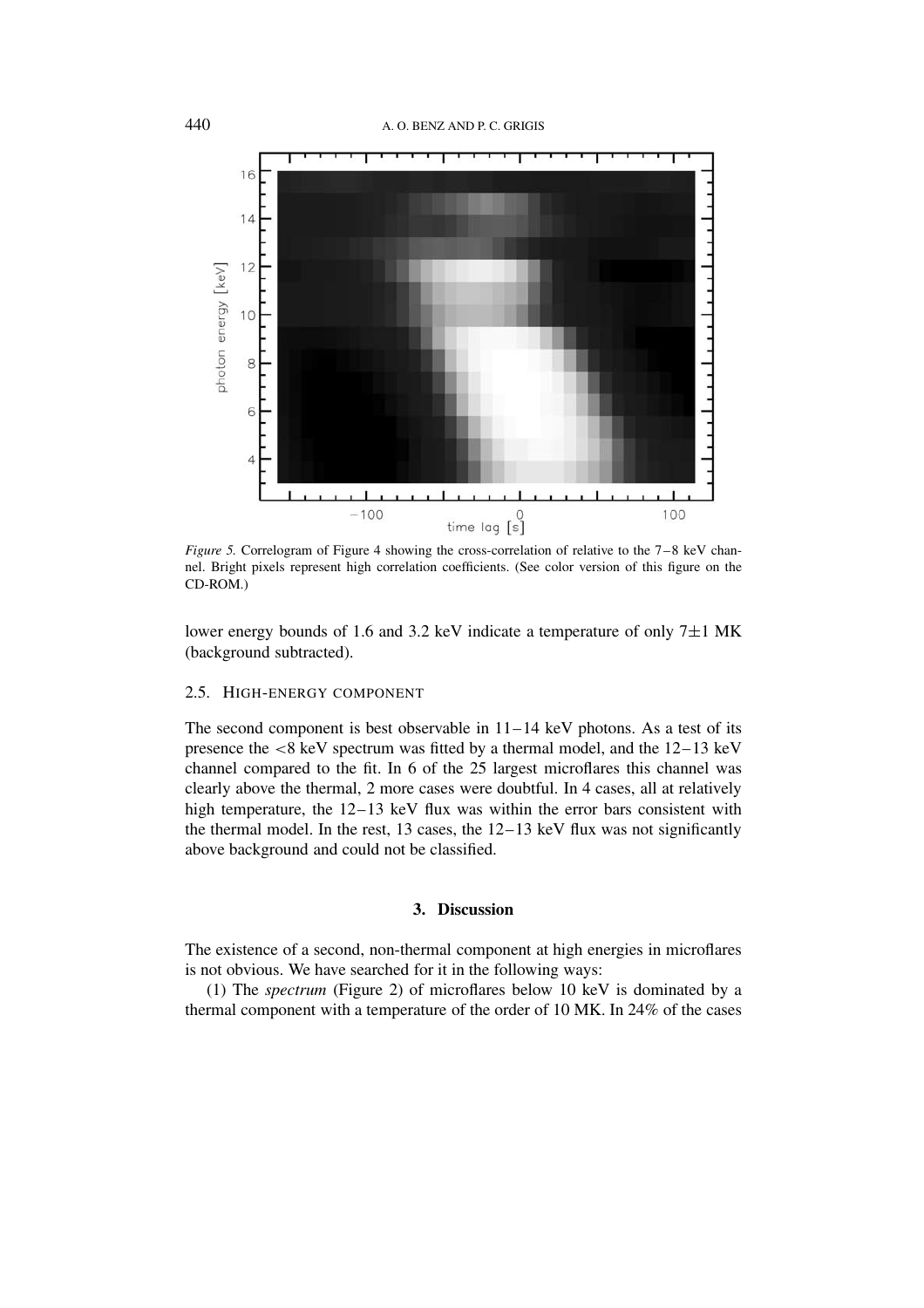

*Figure 6.* Drift rate of the light curves of the 1 keV channels between 3 and 9 keV vs. peak photon flux in the 7–8 keV channel.

an enhanced high-energy tail is observed extending up to 15 keV. It could also be interpreted by a hot thermal kernel.

(2) The *spectrogram* (Figure 4) shows more clearly the difference between the two components: (i) The low-energy thermal component having a triangular shape with a long decay at the lowest photon energies and (ii) a short vertical structure extending to higher energies in the rise phase of the former component.

(3) The drift of the *cross-correlation peak* at low energies is a combination of two effects: (i) The maximum of the light curve is more and more delayed the lower the energy, and (ii) the shape of the microflare becomes asymmetric at lower energies having a longer decay time than rise time (Figure 3). Cross-correlation is thus also a method to identify the two components and to separate them in energy.

There are two major indications for a 'non-thermal' origin of the high-energy component: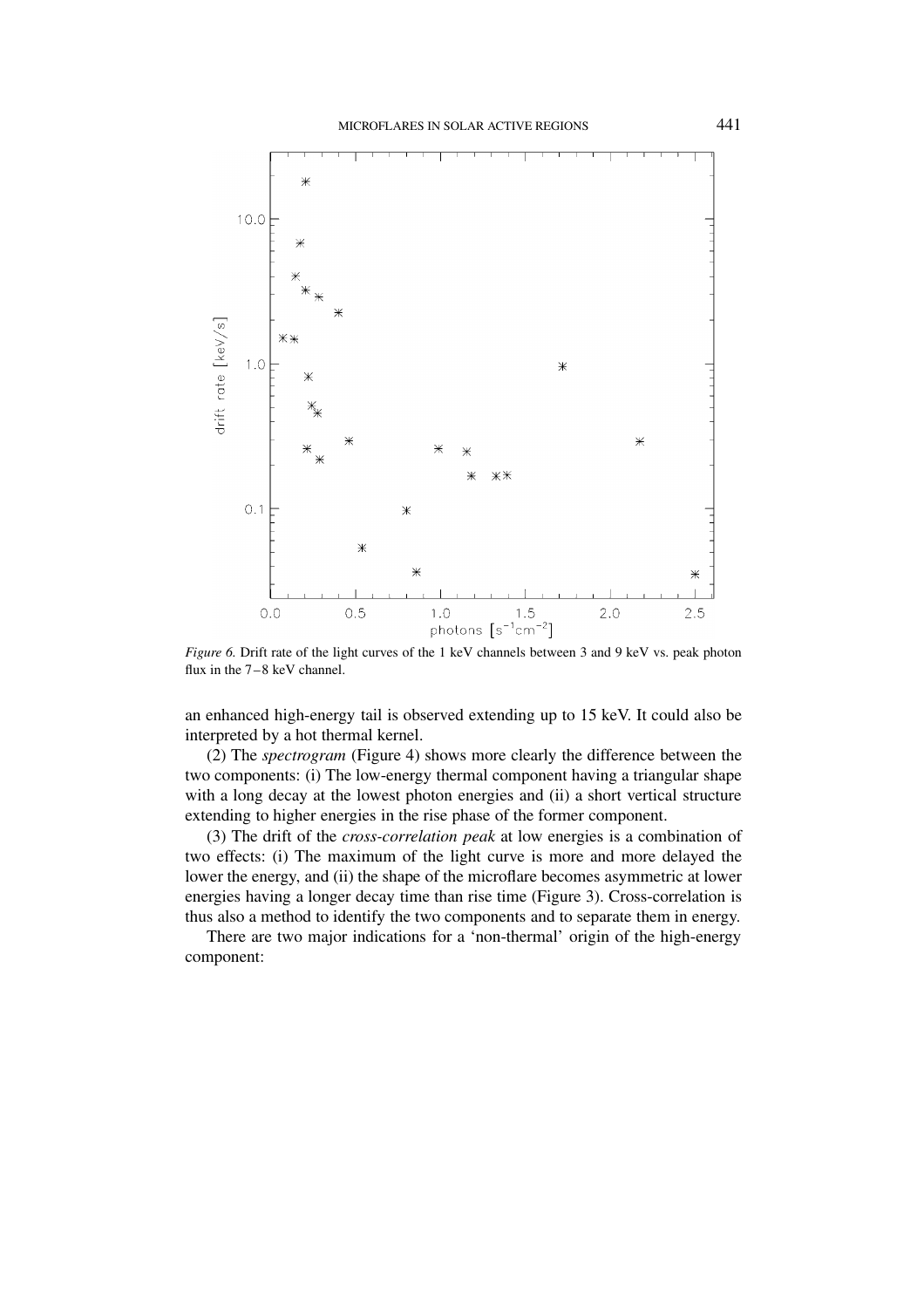– A hot kernel of thermally emitting plasma also fits the 9–14 keV spectrum, but would produce a drift in the correlogram during cooling that is not observed in the second component.

– The second component has shorter duration, occurs in the early phase of the thermal component and vanishes at the peak flux of the thermal component. It resembles the non-thermal component of regular flares in its relation to the first component known as the Neupert effect. The second component thus exhibits the characteristics of thick target bremsstrahlung of an electron beam.

Therefore, we interpret the second component of microflares as non-thermal emission.

An important result is the increase of the emission measure throughout the event (Figure 3). It indicates that the amount of high-temperature material increases (excluding the unrealistic possibility of compression). At the same time the temperature decreases. A surprising characteristic is the flat top of the product  $T\sqrt{\mathcal{M}}$ from the time of the temperature peak early in the flare until the late decay phase. Under the assumption of constant volume, the flat top suggests a constant thermal energy content.

Thermal conduction could explain such a behavior if radiative energy loss can be ignored. The thermal component may start with a high temperature and a small mass. Thermal conduction then adds more material to the temperature range observed, but decreases the mean temperature at the same time. It is consistent with the observation of the thermal component, having a later peak and longer duration at low energies.

Conduction can also explain the drift of the cross-correlation (Figure 5). As the temperature decreases, the count rate in the higher energy channels diminishes more rapidly than at low energies where the increasing emission measure even delays the maximum flux. The smaller the flare size, the faster this takes place. Thus the cross-correlation peak drifts the faster, the smaller the flare. Considering the previously reported relation between flare size and peak flux (see Introduction), this may explain the observed inverse relation between drift rate and peak flux (Figure 6).

Conduction models have been proposed to interpret a Neupert-like relationship between higher and lower energy photons (reviewed in Dennis and Schwartz, 1989). Although the second component of microflares at high energies could be fitted by the thermal emission of a hot kernel, it would not contain enough energy to allow for conductive heating of the first component. Therefore, conduction may explain the evolution of the first component, but cannot explain the relation between the first and second component.

We propose here that the flare duration at  $3-9$  keV (thermal component) is not controlled by radiation loss, but by thermal conduction distributing the energy to a larger mass reservoir at lower temperature.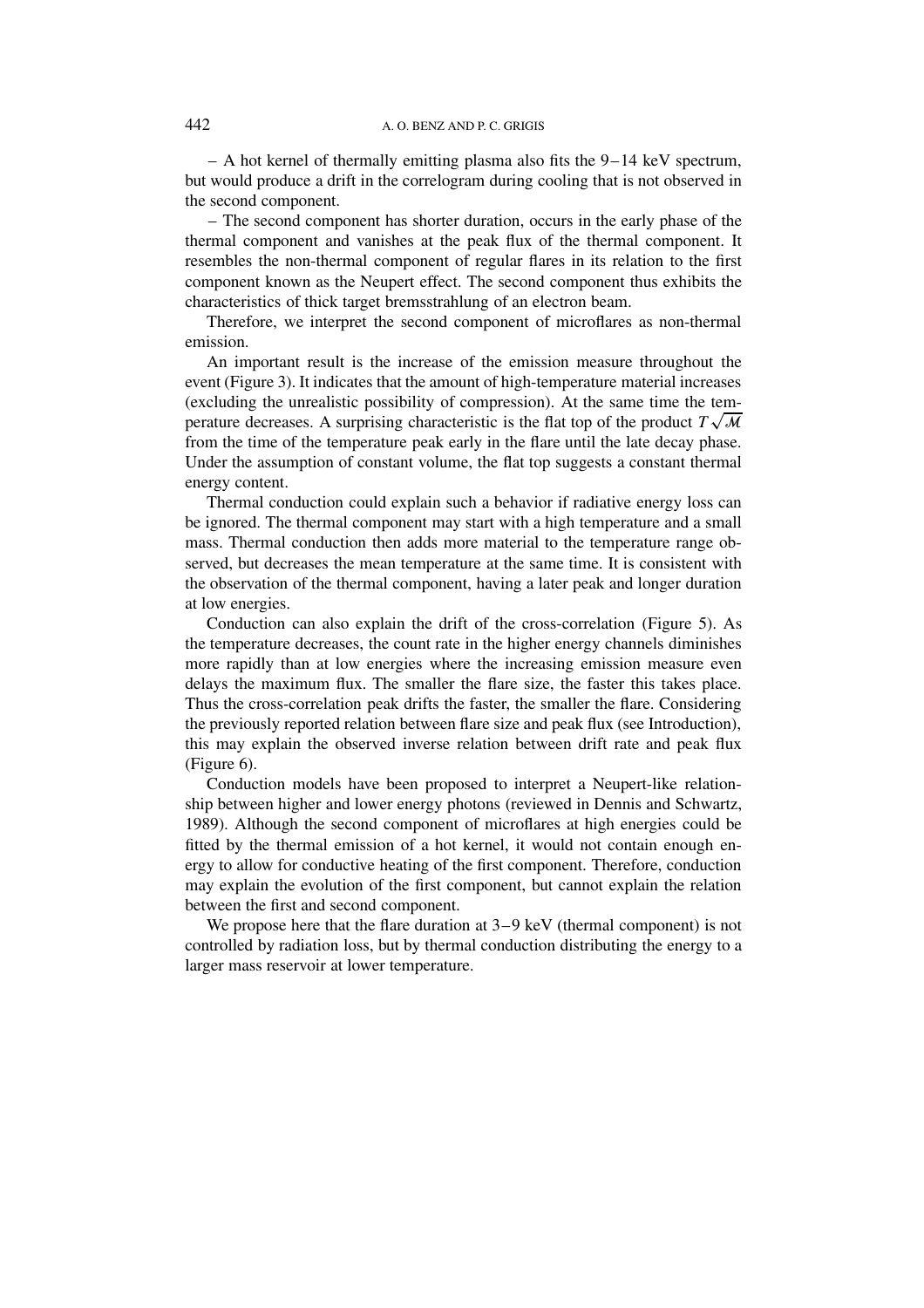#### **4. Conclusions**

The X-ray spectrum from 3–15 keV of solar microflares in active regions has been observed with high-energy resolution by the RHESSI satellite. The thermal component can be identified in all microflares and traced up to some 12 keV in the spectrogram. It can be well separated from a second component at higher energies, not visible in all events, that peaks simultaneously at all energies, has short duration and occurs during the rise phase of the first component. The second component can be traced in energy down to about 8 keV. The existence of two components excludes a previous interpretation (see Introduction) as one non-thermal electron population having a cut-off distribution in energy.

The similarities of microflares to regular flares suggest identical physical processes and similar plasma conditions. The properties of the thermal and non-thermal components are consistent with the standard flare scenario of precipitating electrons heating cold material to flare temperature. The collisional energy loss of beaming electrons causes bremsstrahlung emission observable in the 9–15 keV range and heats cold material to emit thermally at *<*12 keV.

High spectral resolution at the transition between thermal and non-thermal emission has been found to be useful for studying the role of energy deposition by beams and thermal conduction. No-shutter observations by RHESSI are well suited to further quantify these results. This will lead to firm estimates on the various forms of energies involved in microflares and determine their role in heating the active-region corona.

#### **Acknowledgements**

RHESSI is a NASA Small Explorer Mission with an important hardware contribution by the Paul-Scherrer Institute (Villigen, Switzerland). The HESSI Experimental Data Center is supported by ETH Zürich. Many people have contributed to the successful launch and operation of RHESSI. We thank all of them, and in particular Pascal Saint-Hilaire for help and explanations, Hugh Hudson and Säm Krucker for helpful comments. The RHESSI work at ETH Zürich is partially supported by the Swiss National Science Foundation (grant No. 20-67995.02).

#### **References**

Benz, A. O. and Krucker, S.: 2002, *Astrophys. J.* **568**, 413.

- Brosius, J. W., Davila, J. M., Thomas, R. J., and Monsignori-Fossi, B. C.: 1996, *Astrophys. J.* **106**, 143.
- Dennis, B. R. and Schwartz, R. A.: 1989, *Solar Phys.* **121**, 75.
- Feldman, U., Doscheck, G. A., Behrung, W. E., Dennis, B. R., and Phillips, K. J. H.: 1996, *Astrophys. J.* **460**, 1034.